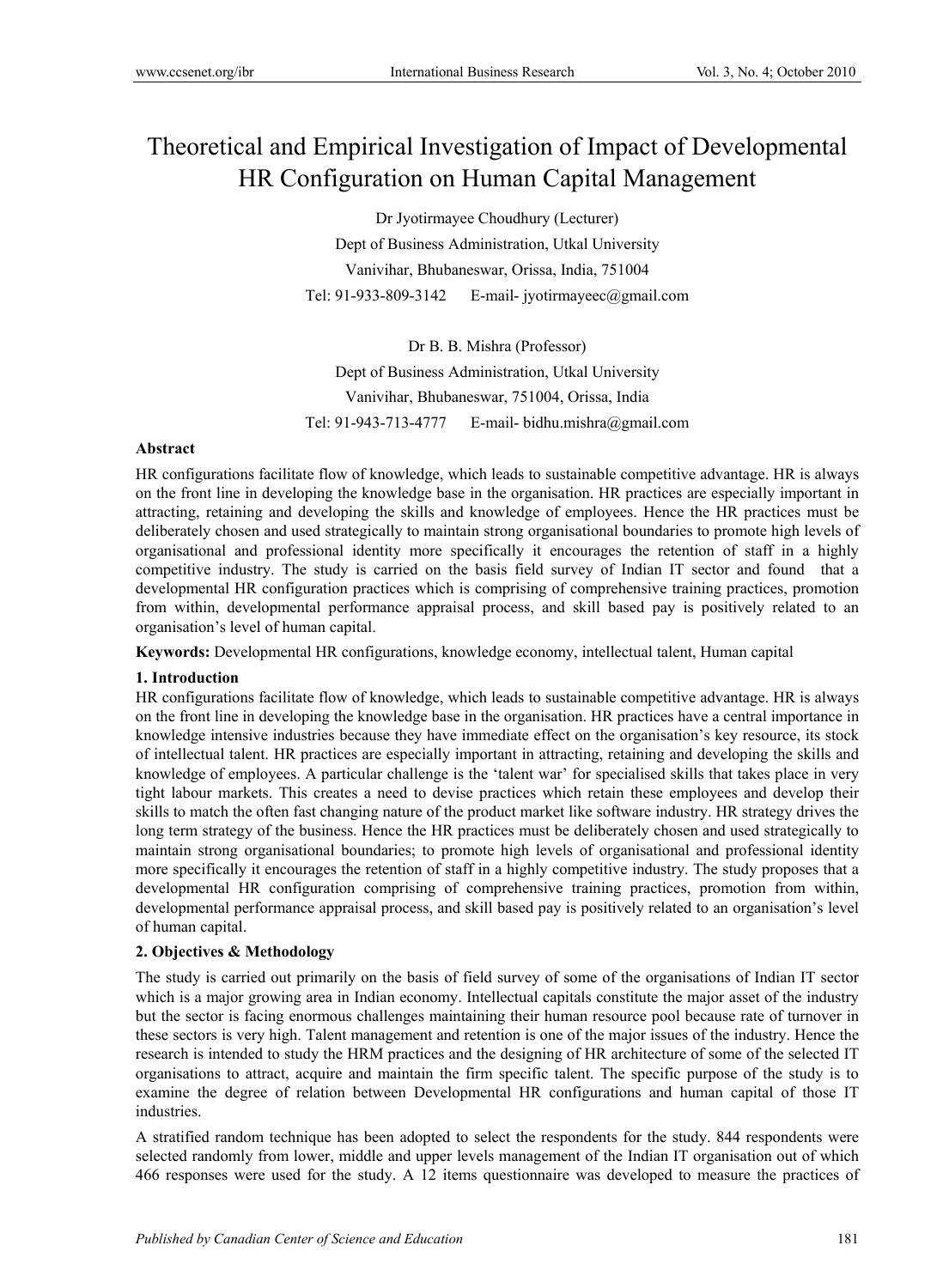Developmental HR configuration of the organisations under study and strength of human capital are measured by a questionnaire consisting of 8 items. Then both the instrument under study has undergone a pilot testing to test the reliability and validity of the study. Following hypothesis was formulated and tested under the research work. A multiple regression model was designed to find out the relationship between Developmental HR architecture and human capital of the organisations understudy.

 $Y = \beta_0 + \beta_1 Z_1 + \beta_2 Z_2 + \dots + \beta_n Z_n + \epsilon$ 

 $Y \left( \begin{array}{cc} Y_1, Y_2, \dots, Y_n \end{array} \right)$  are Dependent variables

 $\beta_0$ ,  $\beta_1$ ,  $\beta_2$ , ........  $\beta_n$  are unknown parameters

 $Z_1, Z_2, \dots, Z_n$  are independent variables

 $\in$  ( $\epsilon_1$ ,  $\epsilon_2$ , .......  $\epsilon_n$ ) are error terms

OHC is function of ( $DHRC<sub>1</sub>$ ,  $DHRC<sub>2</sub>$  .............DHRC<sub>7</sub>)

HYPOTHESIS : A developmental HR configuration, DHRC (comprised of comprehensive training practices, promotion from within, developmental performance appraisal process, and skill based pay) is positively related to an organisation's level of human capital (OHC).

#### **3. Review of Literature**

## *3.1 HR and Human Capital*

As human capital refers to individual's knowledge, skills, and expertise, the concept is of paramount importance in any discussion of intellectual capital. Knowledge intensive firms place most importance on human capital as opposed to physical or financial capital. In a knowledge economy people is considered as revenue creators rather than costs. Knowledge of people's competence is sources of wealth creation. Human capital is valuable to the extent that it contributes to a firm's competitive advantage by improving efficiency and effectiveness, exploiting opportunities or neutralising threat (Barney, 1991; Lado, Boyd and Wright, 1992). They are the only assets that appreciate with use. Human capital is the ability of the employees to do things that ultimately make the company work and succeed. Human capital begins with human resources in the form of knowledge and skills embodied in people. The human resources of a company act as a surrogate indicator of its competence and credibility affecting the ability to attract and develop other types of resources and capabilities needed in the innovation, development and growth process (Bartel and Lichtenberg, 1987; Florin et al 2003; Pennings et al 1998).

Hambrick and Mason (1984) suggested that organisations are reflection of their top managers. Building on this work, Finkelstein and Hambrick (1996) argued the importance of human element in strategic choice and firm performance. In fact, managers in particular represent a unique organisational resource (Daily, Certo and Dalton, 2000). The human element has grown in importance because knowledge has become a critical ingredient to gain a competitive advantage, particularly in the new economy landscape (Grant & Spender, 1996). Carly Fiorina, CEO of Hewlett-Packard, emphasised this point "The most magical and tangible and ultimately the most important ingredient in the transformed landscape is people.

The literature on organisational learning, for example points out organisations, in and of themselves, do not create knowledge, people do (Argyris and Schon, 1978). Knowledge is created by individuals. An organisation cannot create knowledge on its own without individuals. Individual learning is prerequisite for organisational learning (Kim, 1993). Individual learning occurs simply by virtue of being human. As individuals learn, they increase their human capital and create knowledge that potentially forms a foundation for organisational level learning and knowledge accumulation. Knowledge stocks provide a foundation for understanding the role of human capital as a potential source of firm's core competencies (Grant & Spender, 1996).Managing people based on their human capital will allow an organisation to optimize knowledge creation- whether of new product ideas and services or of improvements in business processes (Hitt, Bierman, Shmizu and Kochhar, 2001 Lepak and Snell, 1999). Researchers have examined that, variations in HR practices is accompanied by differences in employment system as well as differences of human capital (Lepak and Snell, 1999). Through a series of unique HR practices firms may have access to valuable human resources that provide a source of competitive advantage (Colbert, 2004).

Human capital theorists have typically argued that organisations can increase their human capital by internally developing the knowledge and skills of their current employees and by attracting individuals with high knowledge and skill levels from the external labour market. That is, organisations can try to make and buy human capital. Human capital grows in two ways; when the organisation uses more of what people know and when more people know more of what is useful to the organisation (Stewart, 1997). According to resource based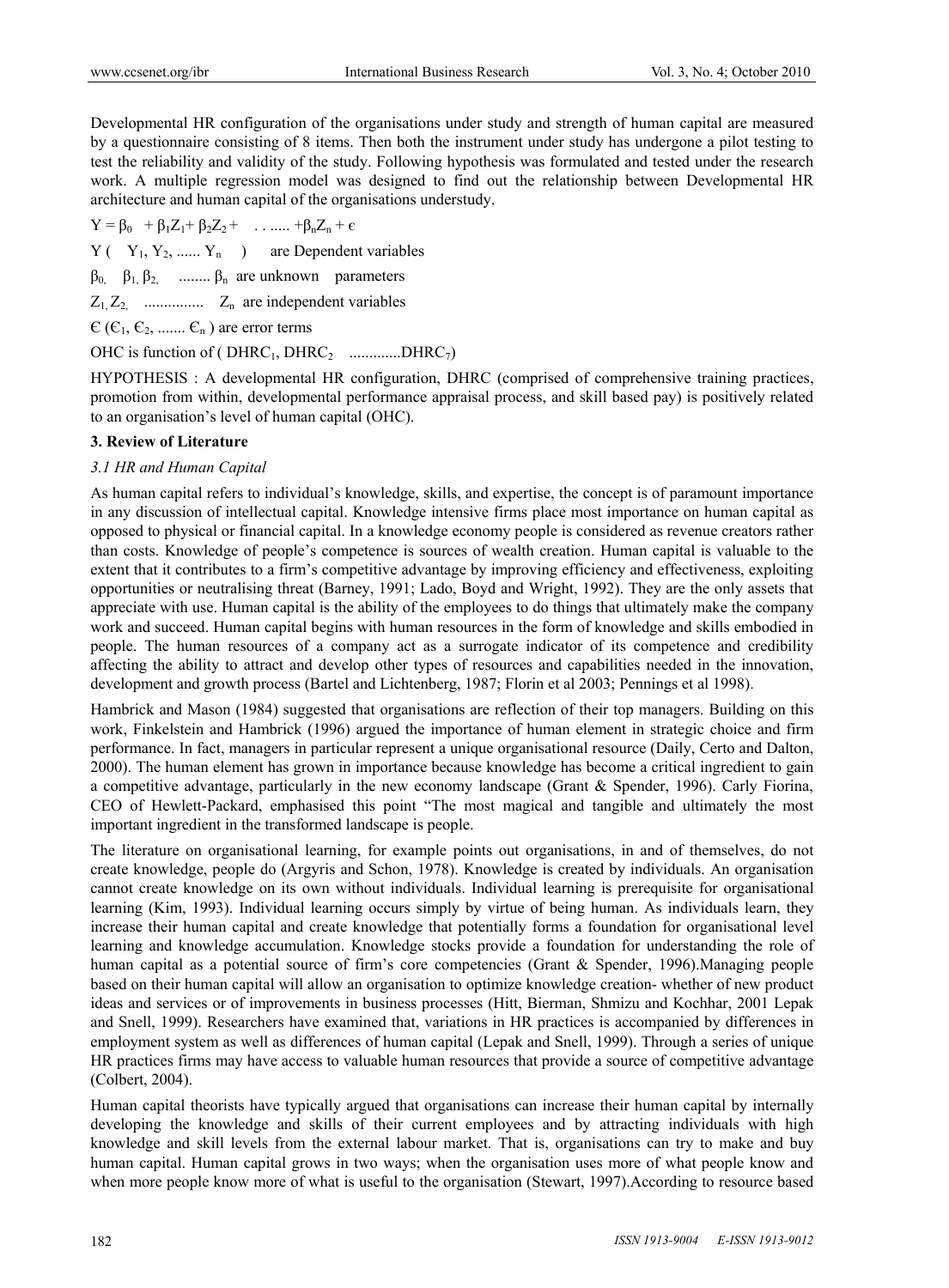view of the firm, performance differences across the firm can be attributed to the variance in firm's resources and capabilities. Resources that are valuable, unique and difficult to imitate can provide the basis for firm's competitive advantages (Barney 1991). Organisation exists for a purpose and is a deliberate arrangement of human and other resources with the aim of delivering needs, satisfying services and products as effectively and efficiently as possible, which ultimately needs optimal workforce planning.

*Developmental HR configuration DHRC,* As an alternative to (or in conjunction with) an acquisition configuration, organisations can enhance their human capital pool through a developmental configuration based on training and education. Human capital is unique, in that it is only asset that can be developed through various forms of education, training and on the job experience. Employee training ensures an organisation having skilled, motivated and competent workforces. Starting from orientation programs and technical training classes experienced early in one's career, to leadership development and executive coaching, training and development is deeply woven into the fabric of talent management practices. Training and education have long been the primary, focus of human capital theory. Bartel (1991) finds that firms with active human resource planning are more likely to train. Attracting the right people and providing them with learning opportunities will create right skills to meet the needs of the business now and in the future.

More recently, researchers have noted the central role of comprehensive training in firms, attempting to transform their workforces from touch labour to knowledge work (Snell and Dean, 1992). Training comprehensiveness encompasses both intensity and scope. Training intensity focuses on the depth of intervention, the duration of the programs, and the degree to which they are continuously updated. In contrast, training scope focuses on the breadth of training, the different types of training opportunities offered to employees, the utilisation of cross training and like. The common assumption is that getting people learn is largely a matter of motivation. When people have the right attitude and commitment, learning automatically follows. So companies focus on creating new organisation structures (skill-based pay, performance reviews, co-operate cultures) and the like that are designed to create motivated and committed employees (Argyris, 1993).

Training tends to be a focal point in discussions concerning the development of human capital. Training of workers contributes to an increase in the capital stocks available to the economy. Training is closely related to innovation. It upgrades the skills of employees. Human capital development is complementary to innovation. The main objective is to maximise knowledge amount by providing specialised training that is firm specific. Firm specific training will ultimately increase the uniqueness of human capital of an organisation, increasing the tacit knowledge or deep experience and understanding that cannot be found in an open labour market (Perrow, 1967). Several studies suggest that firm - specific experience (Becker, 1962 Pennings et al 1998) that is not readily available to competitors defies attempts at imitation of service offerings and thus may provide a potential source of increased performance (Snell, Youndt and Wright, 1996). People would perform better, if they have more training and more information about how the company works. It is fair to state that the best development for making talent can be possible through on the job experience.

Becker (1964) originally pointed out that under norms of rationality organisations would prefer programs that produce firm –specific skills that are non-transferable to other companies. Specific resources are unique and difficult to imitate (Barney, 1991). Specificity of skills is associated with specificity of human capital. In other words it can be stated that human capital is most valuable when it is firm specific (*Hatch* and Dyer, 2004; Hitt et al, 2001). In order to capitalise on such training investments, as well as encourage employees to develop firm specific skills, many theorists suggested that organisation should utilise promotion within, or internal labour markets. In Koch and McGrath (1996) speaks "A firm that pays for training and that subsequently fails to promote from within is arguably failing to capitalise on its investments".

Broadening this HR configuration further, supportive performance is also espoused to facilitate employee development. One way to generate firm specific resources is human capital development (Lepak and Snell 1999). Although performance appraisal can focus on administrative as well as developmental functions, it is the developmental aspect that is most expected to influence learning and skill enhancement. Learning is being positioned as key strategic element in an organisation's success, and much more than a tactic aimed at improving job performance. Senge described a learning organisations as one, "where people continually expand their capacity to create the results they truly desire, when new and expansive patterns of thinking are nurtured, where collective aspiration is set free, and where people are continually learning to see the whole together" (Senge, 1994).

Compensation systems, particularly those associated with skill and knowledge based pay, are also likely to play a significant role in motivating employees to increase their human capital. Treating the employees fairly in all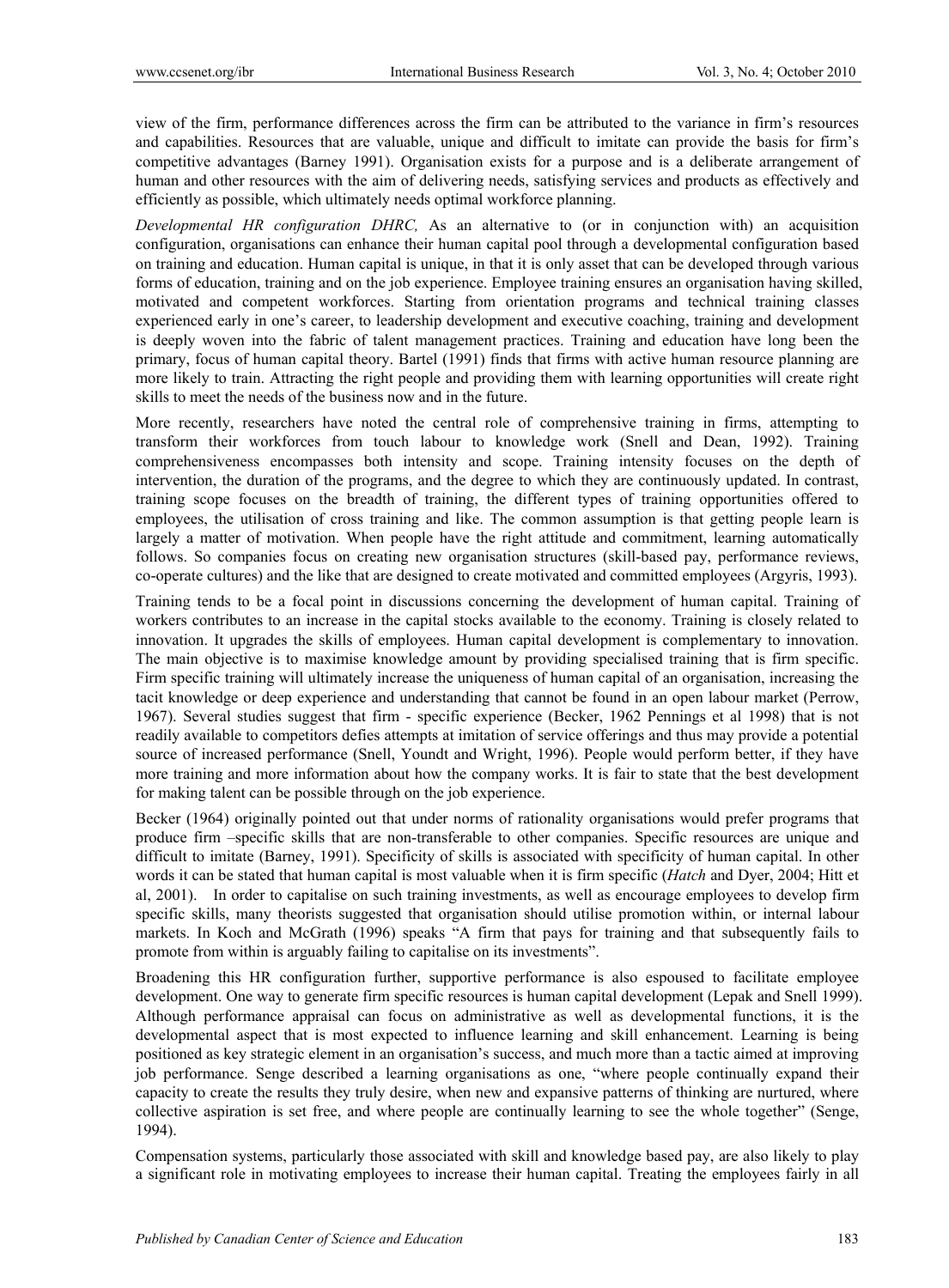respect without any discrimination, specifically providing skill based pay helps organisations in motivating and retaining employees. When companies link pay to the knowledge, skills, and abilities of their workers, they hope to direct the attention of their employees to developmental opportunities and to encourage skill - seeking behaviour (Murray and Gerhart, 1998).

#### **4. Empirical Evidences**

As shown in table1 demographic profiles of the respondents consist of small, medium, and large organisation, where respondents from large organisation constitute almost half of the total population in the study. Female participants in the study was one third where as male participants consisted of two third of the total population. Age- wise distribution depicts 26-34 year age group dominates in the study consisting of more than 50% of the total sample. The respondents having 5-10 years of experience at current organisation is very well present in the study consisting of 51% of the total sample.

As described in table 2 developmental configurations is found to be significantly related with human capital with  $R<sup>2</sup> = 0.776$ . So the linear regression model set under the study is very well fit with  $R<sup>2</sup> = 0.7$ 

#### **5. Discussion**

The impact of human resource management (HRM) policies and practices on performance of the firm is an important topic in the field of human resource management, industrial relations, and industrial and organisational psychology (Boudreau, 1991; Jones and Wright, 1992, *Jeff S. Margulies* & kleiner, 1995). "The *use of high performance work practices*, including comprehensive employee recruitment and selection procedure, incentive compensation and performance management system, and extensive employee involvement and training, can improve the knowledge, skill and abilities of firm's current and potential employees, increase their motivation, reduce shirking, and enhance retention of quality employees while encouraging non performers to leave the firm. Today, competitive advantage depends on intangible assets especially human capital. People and their efforts are what make one organisation different from its competitors but the management of man" is a very important and challenging job, because it is a job, not of managing 'men' but of administering a social system. The present study is based on the theory that HR systems are fundamental in the development of human capital and found that comprehensive training and development efforts were very closely related to an organisation level of human capital.

#### **6. Conclusion**

People are the organisations greatest asset, providing the intellectual capital that drives differentiation and value added services. Organisations where growth initiatives are considered, the first resource that needs to grow and flourish is actual human resources in that organisation. Growth from macro perspectives is possible only when micro activities are initiated by the organisations. To keep pace with globalisation modern organisations have to deal with each individual differently and tactfully, thereby fulfilling the demands of employee as well as taking steps towards growth plan of the organisation.

Since the study is carried on in a hi-tech and skill based industries in which application of knowledge or skill determines productivity, performance and competitiveness, it is found that Skill-based Pay (SBP) is an innovative reward system that promotes workforce flexibility by rewarding individuals based on the number, type, and depth of skills mastered. Again it is found that providing promotion from within has also significant effect on human capital development. It increases the motivation level of current employees who already know the business and they take the ownership of getting things done. Hence they are the best bet for filling the position with expertise. So far as comprehensive training practices are concerned since the organisations understudy are knowledge based industries , intellectual capital, especially human capital are the major asset of the company, the organisation continuously invest on comprehensive training practices like seminar, conferences, coaching, counselling and mentoring activities for people development. Learning constitutes the core of the organisation culture. The organisations under study are practising 360 degree performance appraisal and 360-degree review of the employees' performance very efficiently .It is considered as one of the most credible performance appraisal methods by which personal skills of the employees are evaluated based on their learning and analytical ability, communication skills, decision making, change management, planning and organizing skills. The system is a good system where everybody succeeds. Hence it can be concluded that though development is too important to gauge in the human supply chain it is very crucial in nature in today's economy. All the learning initiatives have to be taken at each level of the organisational activity for fullest potential development of people and translating talent into value.

#### **References**

Argyris, C. (1993). *Knowledge for Action*, Jossey-Bass, San Francisco, CA.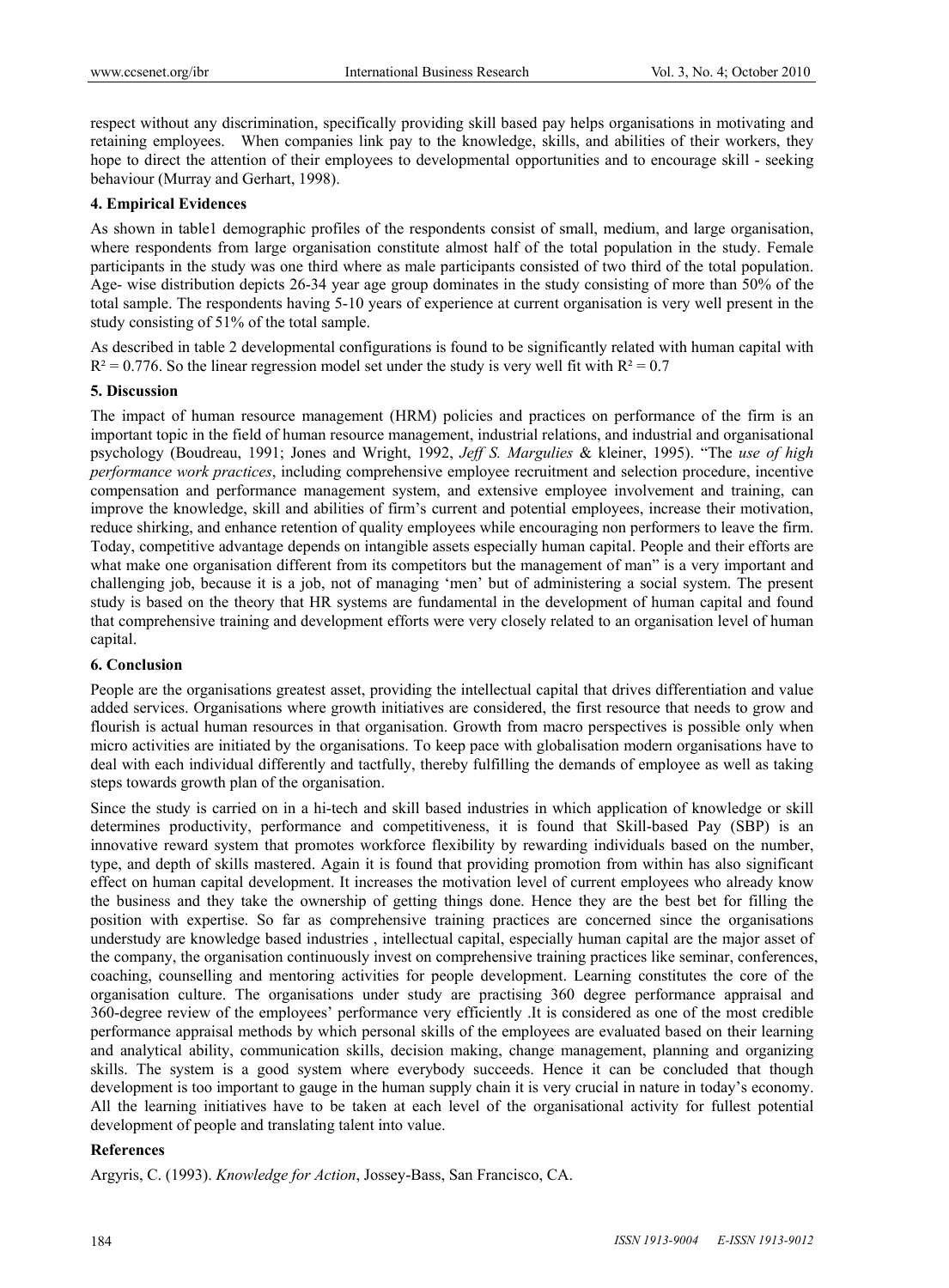Argyris, C., & Schön, D. (1978). *Organizational learning*: A theory of action perspective, Reading, Mass: Addison Wesley, MA, USA

Barney, J. (1991). "Firm Resources and Sustained Competitive Advantage," *Journal of Management Studies*, vol 17, 1, 99-120

Bartel Ann P. (1991). "Productivity Gains from the Implementation of Employee Training Programs," NBER (November) Working paper series N0 3893, 1-32

Bartel, Ann P. and Frank R. Lichtenberg, (1987). "The Comparative Advantage of Educated Workers in Implementing New Technology," *Review of economics and Statistics*., Vol LXIX,1, 1-11

Becker G. S. (1964.). "*Human Capital:* A Theoretical and Empirical Analysis, with Special Reference to Education." Chicago, University of Chicago Press

Becker G. S., (1962, "Investment in Human capital: A theoretical Analysis", *journal of political economy*, 70 , supplement, 9-49

Boudreau, J. M. (1991). "Utility analysis for decision making in human resource management", In M. Dunnette & L. Hough (Eds.). *Handbook of industrial and organizational psychology* , 2, 2, 621–745

Colbert B. A.(2004). "The complex resource-based view: Implications for theory and practice in strategic human resource management", *Academy of Management Review*, 29, 3, 341 - 358.

Daily, C.M., Certo, S.T., & Dalton, D.R. (2000). "International experience in the executive suite: The path to prosperity: *Strategic Management Journal*", l, 21, 515-523

Finkelstein, S. and Hambrick D. C. (1996). *Strategic Leadership*: Top Executives and Their Effects on Organizations, West, Ohio, USA

Florin J. , Lubatkin M. and Schulze M. ,(2003). "A Social Capital Model of High-Growth Ventures", *Academy of Management*, 46, 3, 374-384

Grant, Rob, Spender J. C., (1996). "Knowledge and the firm: An overview", *Strategic Management Journal,* 17, (Winter Special Issue). 3 - 9.

Hambrick, D. C., Mason, P. A. (1984). "Upper echelons: The organization as a reflection of its top managers", *Academy of Management Review*, 9,2, 193-206

Hatch, N.W., and Dyer, J. H., (2004). "Human Capital and Learning as a Source of Sustainable Competitive Advantage," *Strategic Management Journal*, 25. 12, 1155-1178

Hitt M.A., Duane I. R., Michael S. C., Sexton D. L. (2001). "Strategic Entrepreneurship- Entrepreneurial Strategies for Wealth Creation," *Strategic Management Journal*, 22.6/7, 479 - 491.

Hitt, M. A., Bierman, L., Shimizu, K. and Kochhar, R. (2001). "Direct and Moderating Effects of Human Capital on Strategy and Performance in Professional Service Firms - A Resource-Based Perspective," *Academy of Management Journal*, 44, 1,13 - 28.

Jones, G.R., Wright, P.M. (1992). "An economic approach to conceptualizing the utility of human resource management practices", In Rowland, K., Ferris, G. (Eds). *Research in Personnel & Human Resources Management*, 10, 2, 271-299.

Kang, S., Morris, S. S., and Snell, S. A. (2007). Relational Archetypes, Organisational Learning, and Value Creation: Extending the Human Resource Architecture," *Academy of Management Review*, 32.1, 236 - 256.

Kim, Daniel H. (1993). "The Link between Individual and Organizational Learning". *Sloan Management Review* 35, 1, 37-50.

Koch, M., and McGrath, R. G., (1996). "Improving Labour Productivity: Human Resource Management Policies Do Matter," Strategic Management Journal, 17, 5, .335 - 354.

Lado, A. A, Wilson, M. C. (1994). "Human resource systems and sustained competitive advantage: A competency-based perspective", *Academy of Management Review*, 19, 2, 699 – 727.

Lado, A., Boyd, N. G., Wright, P. (1992). "A Competency-Based Model of Sustainable Competitive Advantage Toward a Conceptual Integration", *Journal of Management, 18*, 1,77-91.

Lepak , D.P. and Snell S.A(1999): The human resource architecture: towards a theory of Human capital allocation and development, *Academy of management review*, 24, 1, 31-48.

Margulies J. S. Kleiner B. H. (1995). "New Designs of Work Groups: Applications of Empowerment", *Empowerment in Organisations*, 3.2, 1 -18.

Murray, B. and Gerhart, B., (1998). "An Empirical Analysis of a Skill Based Pay Programme and Plant Performance Outcomes," *Academy of Management Journal*, 41.1, 68 - 78.

Pennings, J. M., Lee, K. and Witteloostuijn, A., Van. (1998). Human Capital, Social Capital and Firm Dissolution," *Academy of Management Journal*, 41, 4, 425 - 440.